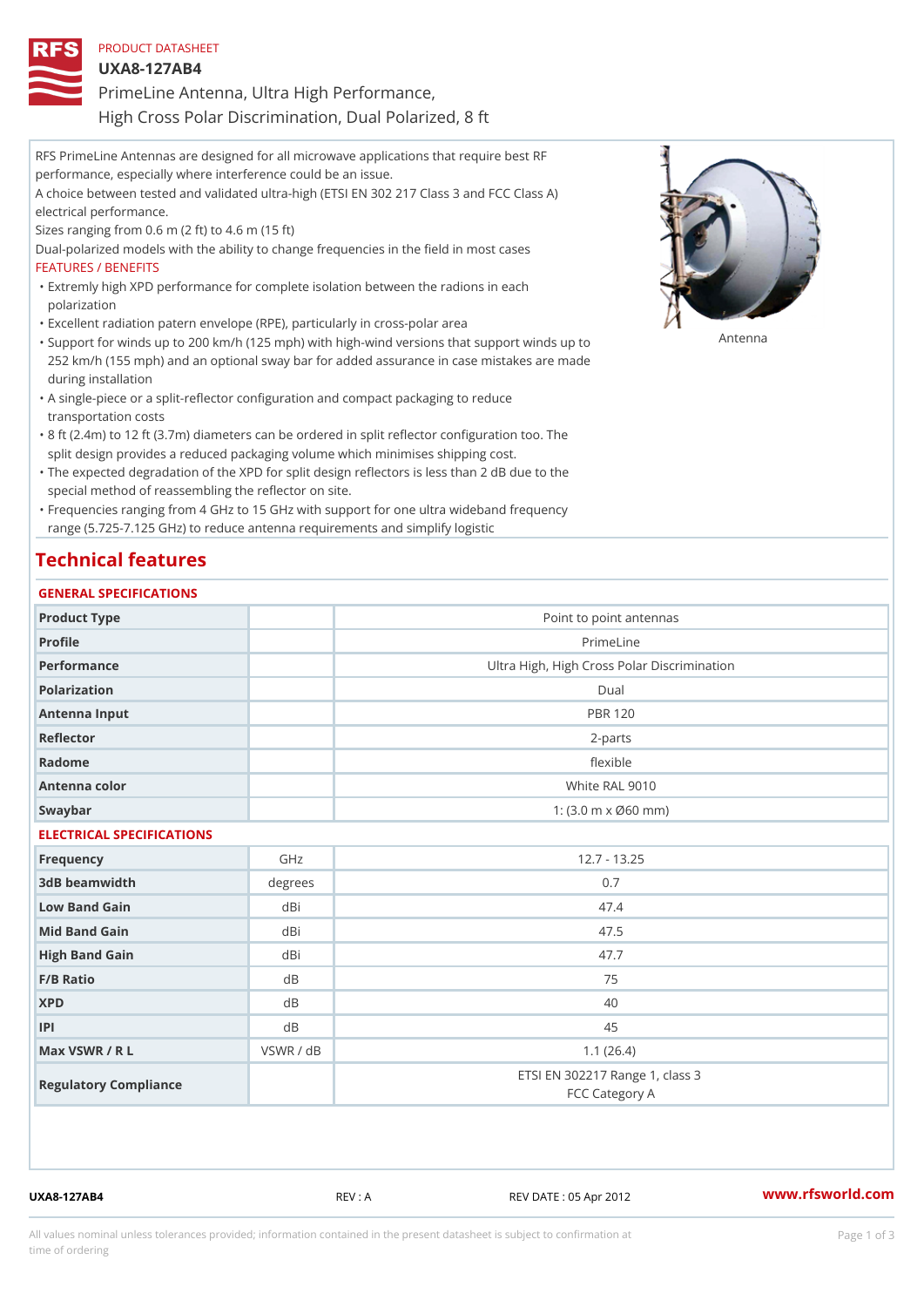# PRODUCT DATASHEET UXA8-127AB4 PrimeLine Antenna, Ultra High Performance, High Cross Polar Discrimination, Dual Polarized, 8 ft

| MECHANICAL SPECIFICATIONS                     |              |                                                                          |  |
|-----------------------------------------------|--------------|--------------------------------------------------------------------------|--|
| Diameter                                      | ft $(m)$     | 8(2.4)                                                                   |  |
| Elevation Adjustment                          | degree:      | ± 5                                                                      |  |
| Azimuth Adjustment                            | degree:      | ± 5                                                                      |  |
| Polarization Adjustment                       | $degree$ :   | ± 5                                                                      |  |
| Mounting Pipe Diameter<br>minimum             | $mm$ (in)    | 114(4.5)                                                                 |  |
| Mounting Pipe Diameter<br>$m$ a x i $m$ u $m$ | $mm$ (in)    | 114(4.5)                                                                 |  |
| Approximate Weight                            | kg(lb)       | 180 (396)                                                                |  |
| Survival Windspeed                            | $km/h$ (mph) | 200 (125)                                                                |  |
| Operational Windspeed                         | $km/h$ (mph) | 190 (118)                                                                |  |
| <b>STRUCTURE</b>                              |              |                                                                          |  |
| Radome Material                               |              | PVC coated fabric                                                        |  |
| FURTHER ACCESSORIES                           |              |                                                                          |  |
| optional Swaybar                              |              | 1: SMA-SK-60-3000A (3.0 m x Ø60 mm)                                      |  |
| Further Accessories                           |              | SMA-WK-8 : Wind Kit<br>SMA-SKO-UNIVERSAL-L : Universal sway bar fixation |  |
| MOUNTOUTLINE                                  |              |                                                                          |  |
| m <sub>m</sub><br>$Dimension_A$<br>(i n       |              | 2616 (103.4)                                                             |  |
| m m<br>Dimension_B<br>(i n)                   |              | 1450(57.1)                                                               |  |

| $D$ imension $B$                                                      | (in)                     | 1450 (57.1) |
|-----------------------------------------------------------------------|--------------------------|-------------|
| Dimension_C                                                           | m m<br>(i <sub>n</sub> ) | 460 (18.1)  |
| Dim D-<br>$114$ m m $(4.5$ $-$ i r $)$ $\mathbb{R}$ ii p $\mathbb{R}$ | m m                      | 190(7.5)    |
| Dimension_E                                                           | m m<br>(i n)             | 310 (12.3)  |
| $Dimension_F$                                                         | m m<br>(i n)             | 1120(44.1)  |

UXA8-127AB4 REV : A REV DATE : 05 Apr 2012 [www.](https://www.rfsworld.com)rfsworld.com